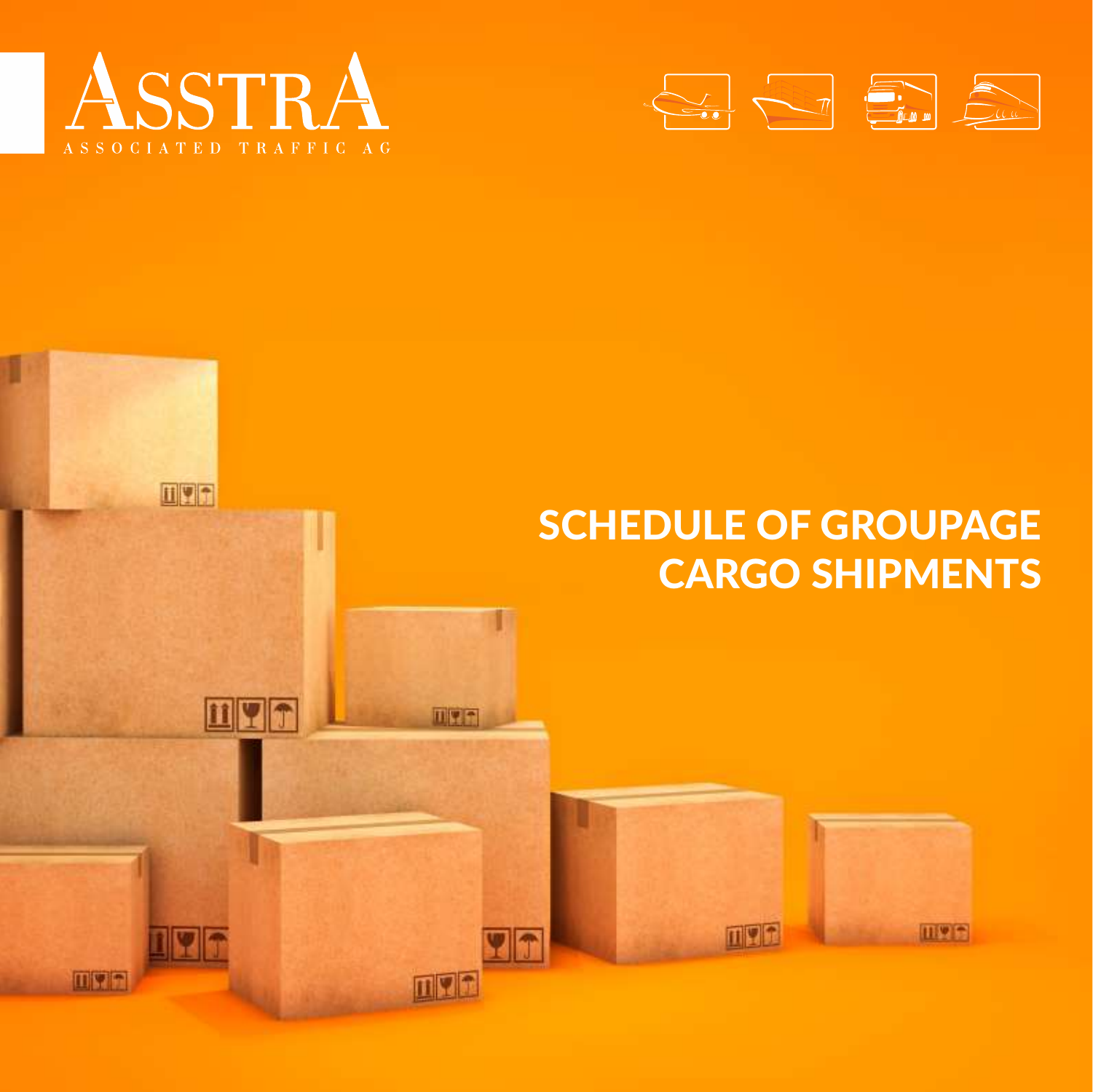



#### SCHEDULE OF INTRA-EUROPE ROAD TRAINS:

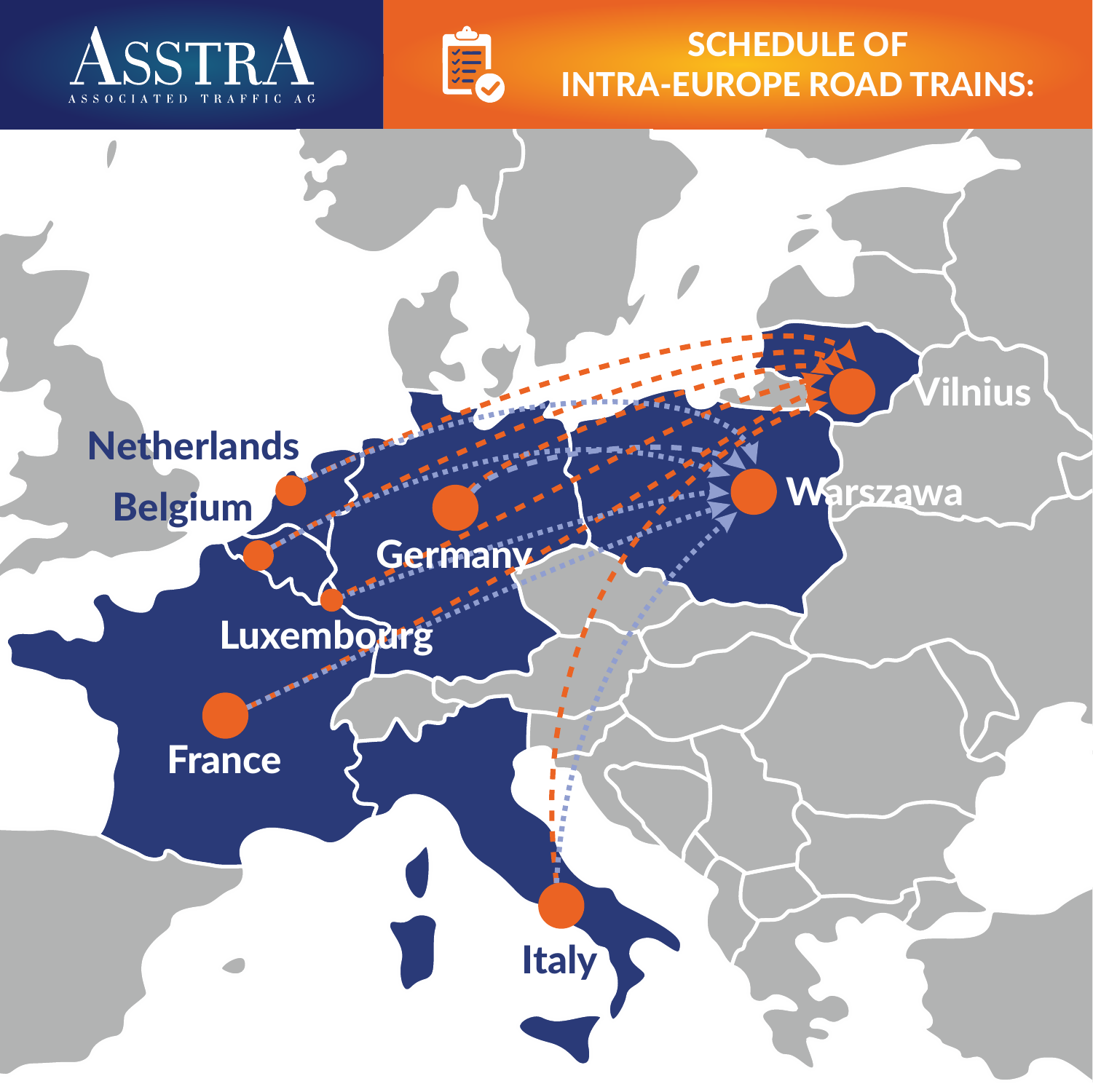### SCHEDULE OF INTRA-EUROPE ROAD TRAINS:

|                | <b>MON</b>  | <b>TUE</b>  | <b>WED</b>       | <b>THU</b> | <b>FRI</b>      |
|----------------|-------------|-------------|------------------|------------|-----------------|
| <b>Italy</b>   |             | $\bullet$   | $\boldsymbol{Q}$ |            | $\mathcal{P}_1$ |
| <b>Germany</b> | Q           | $\bullet$   |                  |            | $\mathcal{L}_1$ |
| <b>Benelux</b> | $\mathbf Q$ | $\bullet$   |                  |            |                 |
| <b>France</b>  | $\bullet$   | $\mathbf O$ |                  |            |                 |

#### - shipments from  $\sqrt{ }$ consolidation warehouses



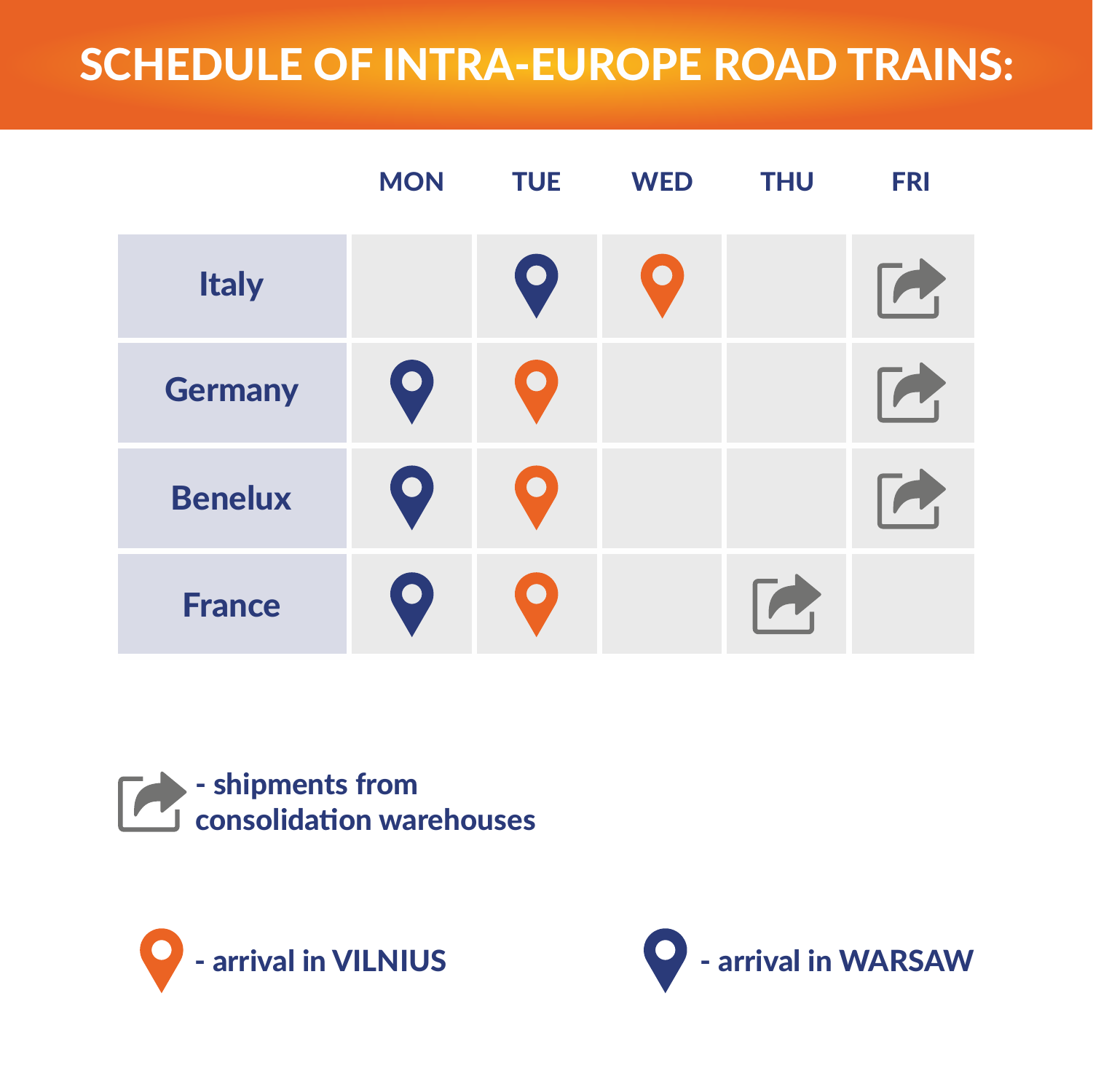



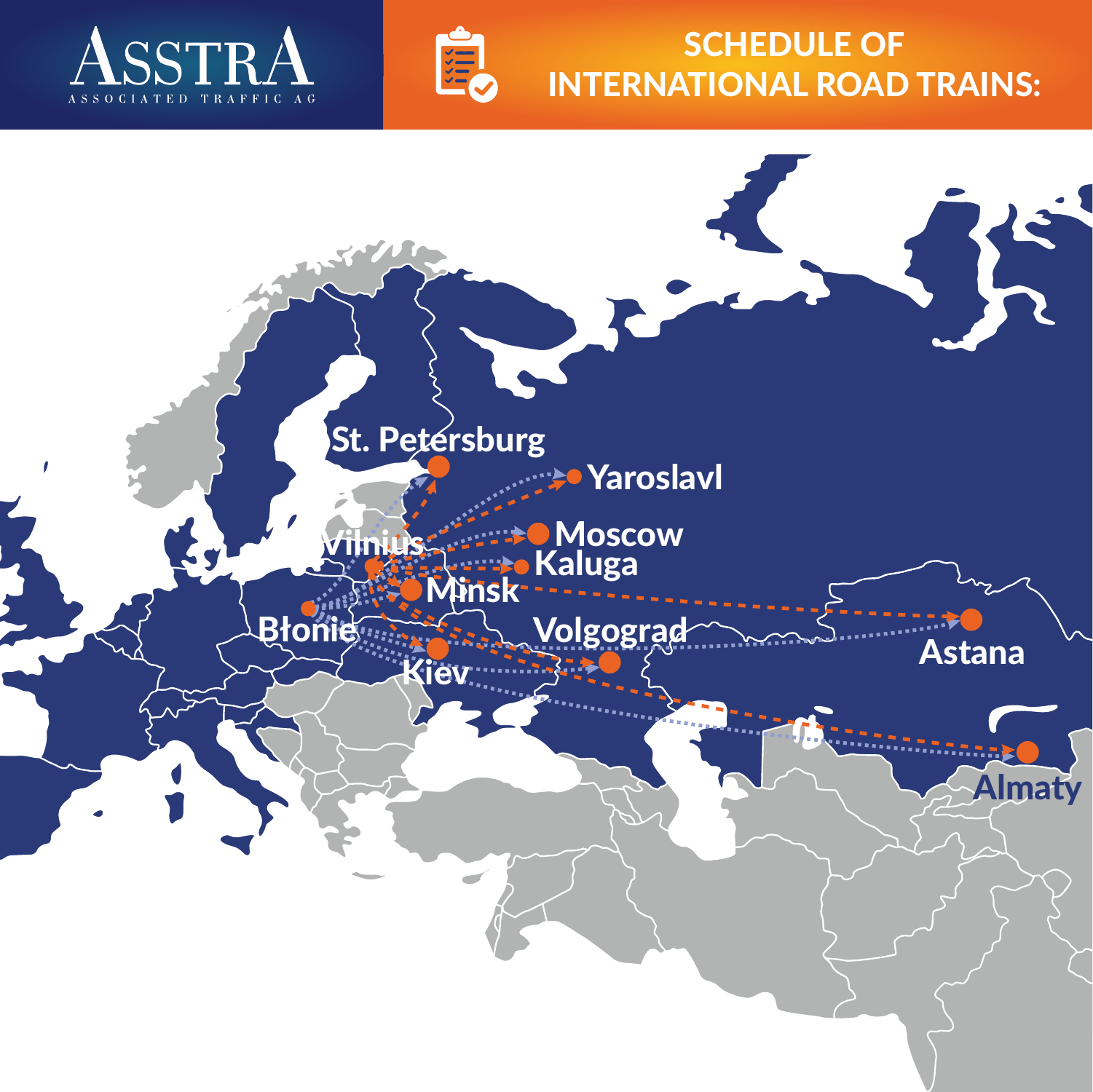|                | <b>MON</b> | <b>TUE</b>                     | <b>WED</b>     | <b>THU</b>   | <b>FRI</b>  |
|----------------|------------|--------------------------------|----------------|--------------|-------------|
| <b>Benelux</b> | $\sqrt{2}$ | $\mathsf{R}$                   | $\blacksquare$ | $\mathbf Q$  | $\mathbf Q$ |
| <b>Germany</b> |            | $\blacksquare$                 | $\blacksquare$ | $\mathbf Q$  | $\mathbf Q$ |
| <b>France</b>  |            | Q                              | $\mathbf Q$    | $\mathbf Q$  | $\mathbf Q$ |
| <b>Spain</b>   |            |                                | Q              | $\mathbf Q$  | $\mathbf Q$ |
| <b>Italy</b>   | Q          | $\bullet$                      | $\bullet$      |              |             |
| <b>Poland</b>  | $\sqrt{ }$ | $\boldsymbol{Q}$<br>$\sqrt{2}$ | Q              |              |             |
| <b>Austria</b> |            | 0                              | $\mathbf Q$    | $\mathbf{O}$ |             |
| <b>Czech</b>   |            | $\bullet$                      |                |              |             |

- shipments from consolidation warehouses in Blonie, PL / Vilnius, LT

 $\bullet$ 

- arrival in Kiev - arrival in Minsk - arrival in Moscow

\* Warehouses in Blonie, PL or Vilnius, LT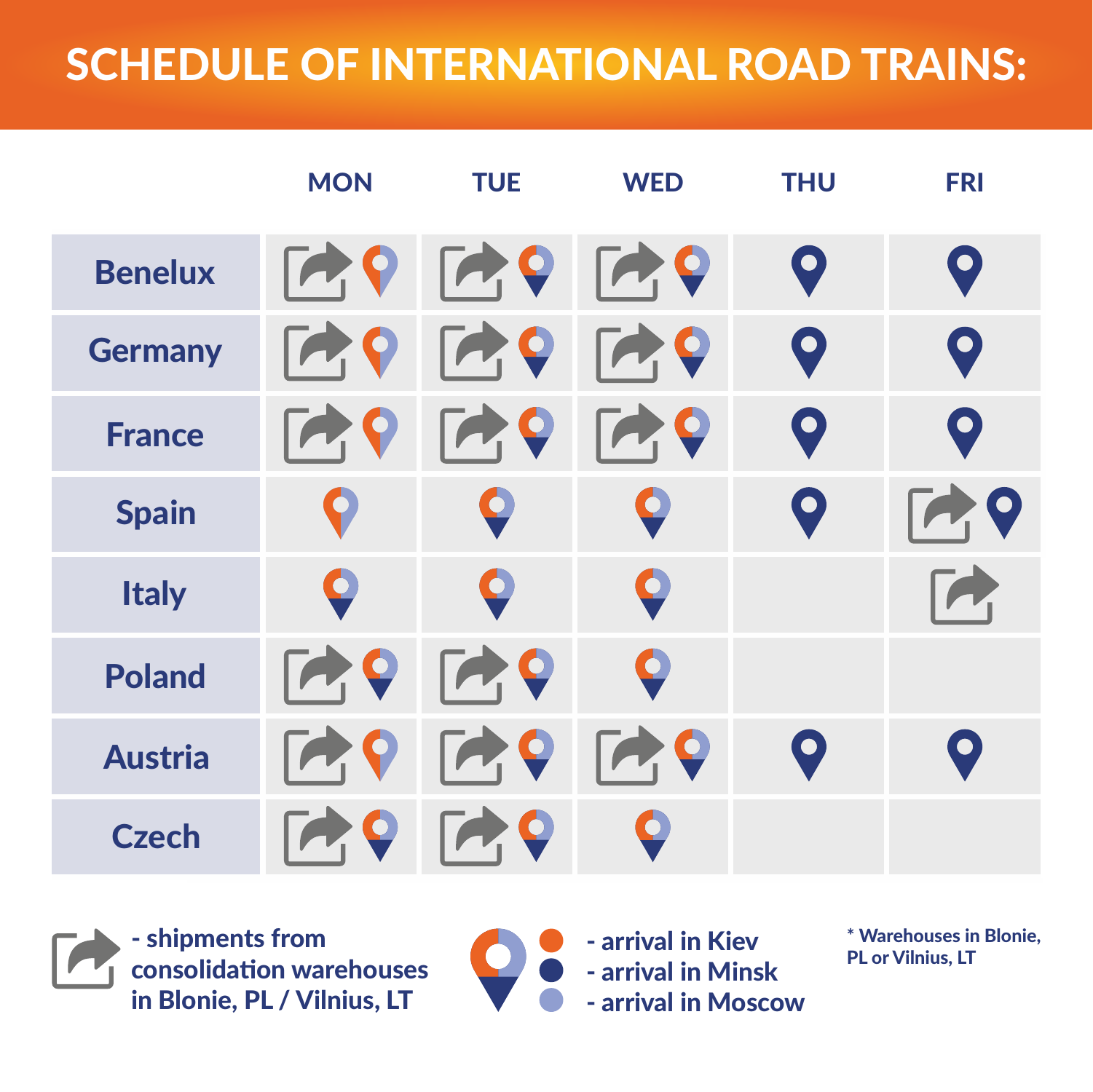|                | <b>MON</b>              | <b>TUE</b>      | <b>WED</b>                | <b>THU</b>  | <b>FRI</b>       |
|----------------|-------------------------|-----------------|---------------------------|-------------|------------------|
| <b>Benelux</b> | $\sqrt{2}$              | $\blackcap$     | $\blacksquare$            | $\mathbf Q$ | $\mathbf Q$      |
| <b>Germany</b> | $\bullet$<br>$\sqrt{2}$ | $\blacksquare$  | $\blacksquare$            | $\mathbf Q$ | $\mathbf Q$      |
| <b>France</b>  |                         | O               | $\mathbf Q$<br>$\sqrt{2}$ | $\mathbf Q$ | $\bullet$        |
| <b>Spain</b>   | O                       | $\bullet$       | $\bullet$                 | $\mathbf Q$ | $\mathbf Q$      |
| <b>Italy</b>   | O                       | $\bullet$       | $\bullet$                 | $\mathbf Q$ | $\boldsymbol{Q}$ |
| <b>Poland</b>  | $\sqrt{2}$              | $\mathbf Q$     | O                         | $\mathbf Q$ | $\bullet$        |
| <b>Austria</b> |                         | $\sqrt{2}$<br>Q | $\bullet$<br>$\sqrt{2}$   | $\mathbf Q$ |                  |
| <b>Czech</b>   |                         | $\bullet$       | $\bullet$                 |             |                  |

- shipments from consolidation warehouses in Blonie, PL / Vilnius, LT

**O** - arrival the following week in Yaroslavl, Kaluga, Volgograd, St. Petersburg

- arrival the following week in Astana, Almaty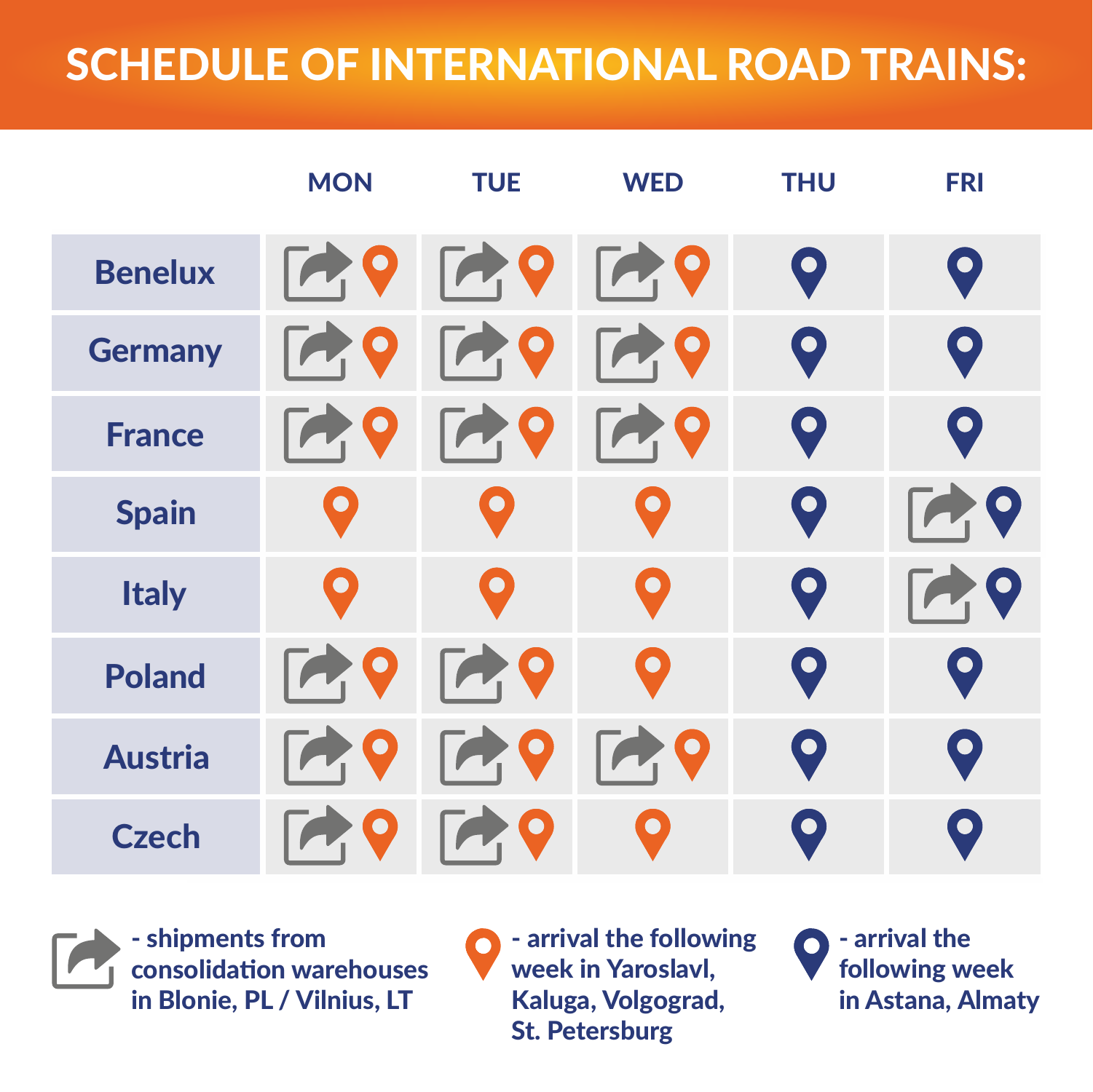|                                 | <b>MON</b>                      | <b>TUE</b>                     | <b>WED</b>                                | <b>THU</b>  | <b>FRI</b>                  |
|---------------------------------|---------------------------------|--------------------------------|-------------------------------------------|-------------|-----------------------------|
| <b>Slovakia</b>                 | $\mathcal{L}_{\mathbf{I}}$<br>Q | $\overrightarrow{P}$           | Q                                         |             |                             |
| Slovenia                        | Q<br>$\sqrt{ }$                 | $\blacksquare$                 | Q                                         |             |                             |
| <b>Switzerland</b>              |                                 | $\blacksquare$                 | $\overrightarrow{P}$                      | $\mathbf Q$ | $\mathbf Q$                 |
| <b>Sweden</b>                   | $\sqrt{ }$                      | $\boldsymbol{Q}$<br>$\sqrt{2}$ | $\blacksquare$                            | $\mathbf Q$ | $\mathbf Q$                 |
| <b>Danmark</b>                  | $\sqrt{2}$                      | $\blacksquare$                 | $\mathsf{F}\blacktriangleleft \mathsf{Q}$ | $\mathbf Q$ | $\textcolor{blue}{\bullet}$ |
| <b>Finland</b>                  |                                 | 9<br>$\sqrt{2}$                | $\blacksquare$                            | $\mathbf Q$ | O                           |
| <b>Croatia</b>                  |                                 | Q                              | Q                                         |             |                             |
| <b>United</b><br><b>Kingdom</b> |                                 |                                |                                           |             |                             |

- shipments from consolidation warehouses in Blonie, PL / Vilnius, LT

- arrival in Kiev - arrival in Minsk - arrival in Moscow

\* Warehouses in Blonie, PL or Vilnius, LT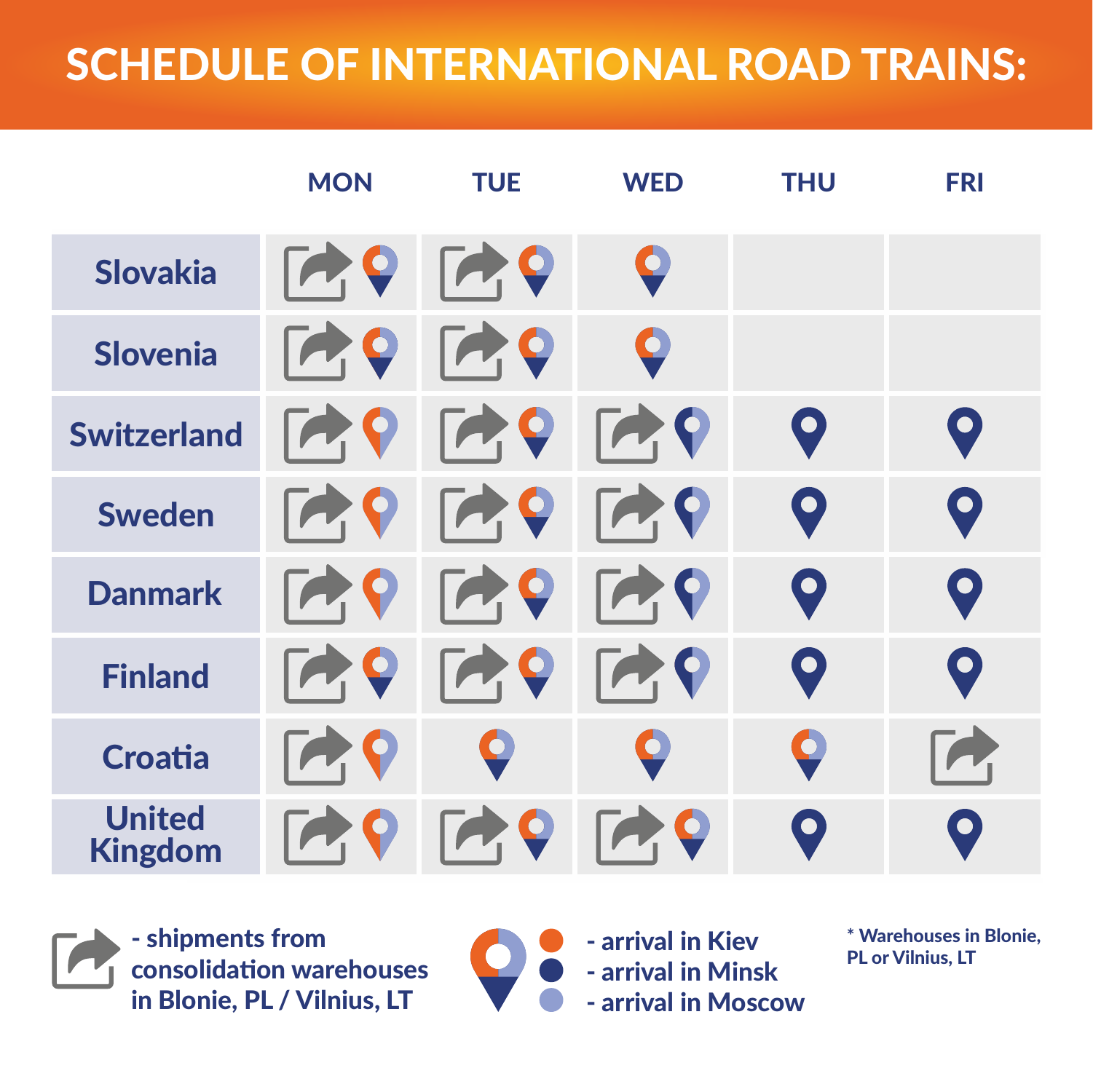|                                 | <b>MON</b>              | <b>TUE</b>                      | <b>WED</b>                               | <b>THU</b>  | <b>FRI</b>  |
|---------------------------------|-------------------------|---------------------------------|------------------------------------------|-------------|-------------|
| Slovakia                        | $\mathcal{A}$           | $\mathsf{R} \bullet \mathsf{Q}$ | O                                        | $\mathbf Q$ | $\mathbf Q$ |
| <b>Slovenia</b>                 | $\mathcal{L}$           | $\mathcal{A}$                   | O                                        | $\mathbf Q$ | $\mathbf Q$ |
| <b>Switzerland</b>              | $\sqrt{2}$<br>$\bullet$ | $\blacksquare$                  | $\blacktriangleright$                    | $\mathbf Q$ | $\mathbf Q$ |
| <b>Sweden</b>                   | $\sqrt{2}$              | <b>79</b>                       | $\blacktriangleright$                    | $\mathbf Q$ | $\mathbf Q$ |
| <b>Danmark</b>                  | $\sqrt{2}$              | <b>PR</b>                       | 729                                      | $\mathbf Q$ | $\mathbf Q$ |
| <b>Finland</b>                  | $\sqrt{2}$              | <b>PR</b>                       | $\mathsf{F}\blacktriangleleft\mathsf{Q}$ | $\mathbf Q$ | $\mathbf Q$ |
| <b>Croatia</b>                  | Q                       | $\left  \bullet \right\rangle$  | $\bullet$                                | $\mathbf Q$ |             |
| <b>United</b><br><b>Kingdom</b> |                         | $\mathbf Q$                     |                                          | $\bullet$   | $\bullet$   |



- shipments from consolidation warehouses in Blonie, PL / Vilnius, LT

- arrival the following  $\bullet$ week in Yaroslavl, Kaluga, Volgograd, St. Petersburg

- arrival the following week in Astana, Almaty